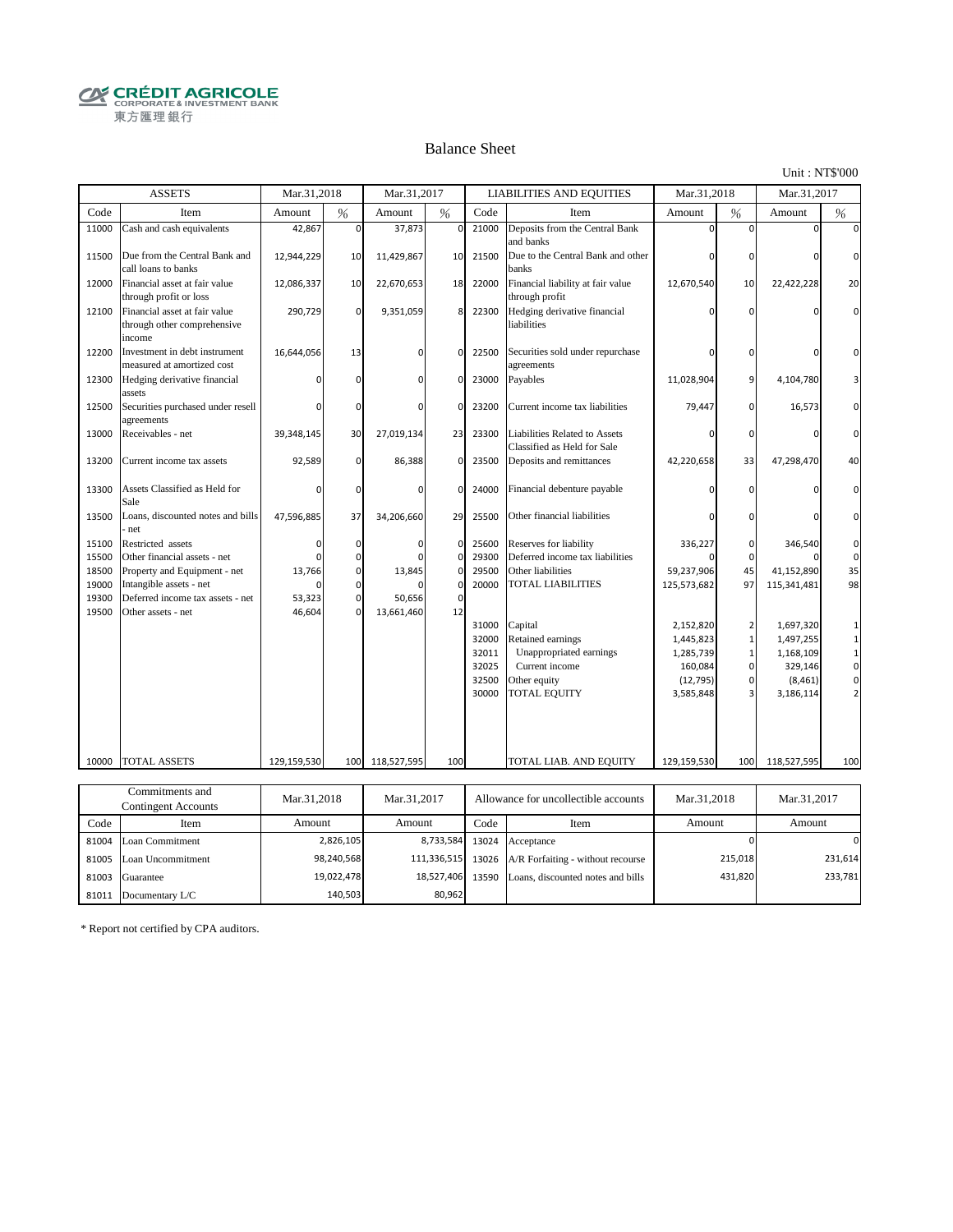**CALCOUT AGRICOLE**<br>
CORPORATE & INVESTMENT BANK<br>
東方匯理銀行

## Consolidate Income Statement

Unit : NT\$'000

|       |                                                                                         | Jan.-Mar., 2018 |       | Jan.-Mar., 2017 |       |            |
|-------|-----------------------------------------------------------------------------------------|-----------------|-------|-----------------|-------|------------|
| 代碼    | 項<br>目                                                                                  | Amount          | %     | Amount          | $\%$  | Variable % |
| 41000 | Interest income                                                                         | 384,744         | 141   | 317,012         | 117   | 21         |
| 51000 | Interest expense                                                                        | (430, 478)      | (158) | (299, 885)      | (110) | 44         |
|       | Net interest (expense) income                                                           | (45, 734)       | (17)  | 17,127          |       | (367)      |
|       | Other operating income                                                                  |                 |       |                 |       |            |
|       | Commission income                                                                       | 14,063          | 5     | 39,630          | 15    | (65)       |
|       | Gain (loss) on financial assets or liabilities                                          | (152, 210)      | (56)  | (1,638,474)     | (602) | (91)       |
|       | measured at fair value through profit and loss                                          |                 |       |                 |       |            |
|       | Gain (loss) on debt instrument at fair value through other<br>comprehensive income      | (1,031)         | 0     | (9,021)         | (3)   | (89)       |
|       | Gain (loss) on financial asset measured at amortized cost                               | 3,610           | 1     |                 | 0     |            |
|       | Foreign exchange gains (losses) - net                                                   | 366,727         | 135   | 1,791,764       | 659   | (80)       |
|       | Impairment loss on assets (reversal of                                                  | (1,529)         | (1)   | 0               | 0     |            |
|       | impairment loss on assets)                                                              |                 |       |                 |       |            |
|       | Others                                                                                  | 88,097          | 32    | 148,411         | 55    | (41)       |
|       | Net income                                                                              | 271,993         | 99    | 349,437         | 131   | (22)       |
| 58200 | Bad debt expenses                                                                       | 164,064         | 60    | 229,340         | 84    | (28)       |
|       | Operating expenses                                                                      |                 |       |                 |       |            |
| 58500 | Employee benefits                                                                       | (81,530)        | (30)  | (79, 942)       | (29)  |            |
| 59000 | Depreciation and amortization expense                                                   | (424)           | 0     | (543)           | 0     | (22)       |
| 59500 | Other general and administrative expenses                                               | (123, 340)      | (45)  | (88, 326)       | (32)  | 40         |
|       | Consolidated income (loss) from continuing operations before                            | 230,763         | 85    | 409,966         | 151   | (44)       |
|       | income tax                                                                              |                 |       |                 |       |            |
| 61003 | Consolidated income (loss) from continuing operations - Income<br>tax (expense) benefit | (70, 679)       | (26)  | (80, 820)       | (30)  | (13)       |
|       | Consolidated income (loss) from continuing operations - after                           | 160,084         | 59    | 329,146         | 121   | (51)       |
|       | income tax                                                                              |                 |       |                 |       |            |
| 62500 | Income (loss) from discontinued operations                                              |                 | 0     | 0               | 0     |            |
|       | Net income (loss)                                                                       | 160,084         | 59    | 329,146         | 121   | (51)       |
|       |                                                                                         |                 |       |                 |       |            |
|       | Other comprehensive income                                                              |                 |       |                 |       |            |
| 65201 | Remeasurement of defined benift plans                                                   |                 | 0     |                 | 0     |            |
| 65301 | Exchange differences on cumulative translation adjustments                              | (8, 466)        | (3)   | (8,038)         | (3)   | 5          |
| 65308 | Unrealized gain (loss) on debt instrument at fair value through                         | 12,737          | 5     | 2,291           | 1     | 456        |
| 65320 | other comprehensive income<br>Other comprehensive income after tax                      | 0               | 0     | 0               | 0     |            |
|       | Total other comprehensive income                                                        | 164,355         | 61    | 323,399         | 119   | (49)       |
|       |                                                                                         |                 |       |                 |       |            |
|       | Net income belong to:                                                                   |                 |       |                 |       |            |
|       | Owners' equity                                                                          | 160,084         | 59    | 329,146         | 121   | (51)       |
|       | Non-controlling Interests                                                               |                 |       |                 |       |            |
|       | Total other comprehensive income belong to:                                             |                 |       |                 |       |            |
|       | Owners' equity                                                                          | 164,355         | 60    | 323,399         | 119   | (49)       |
|       | Non-controlling Interests                                                               |                 |       |                 |       |            |
|       |                                                                                         |                 |       |                 |       |            |

\* Report not certified by CPA auditors.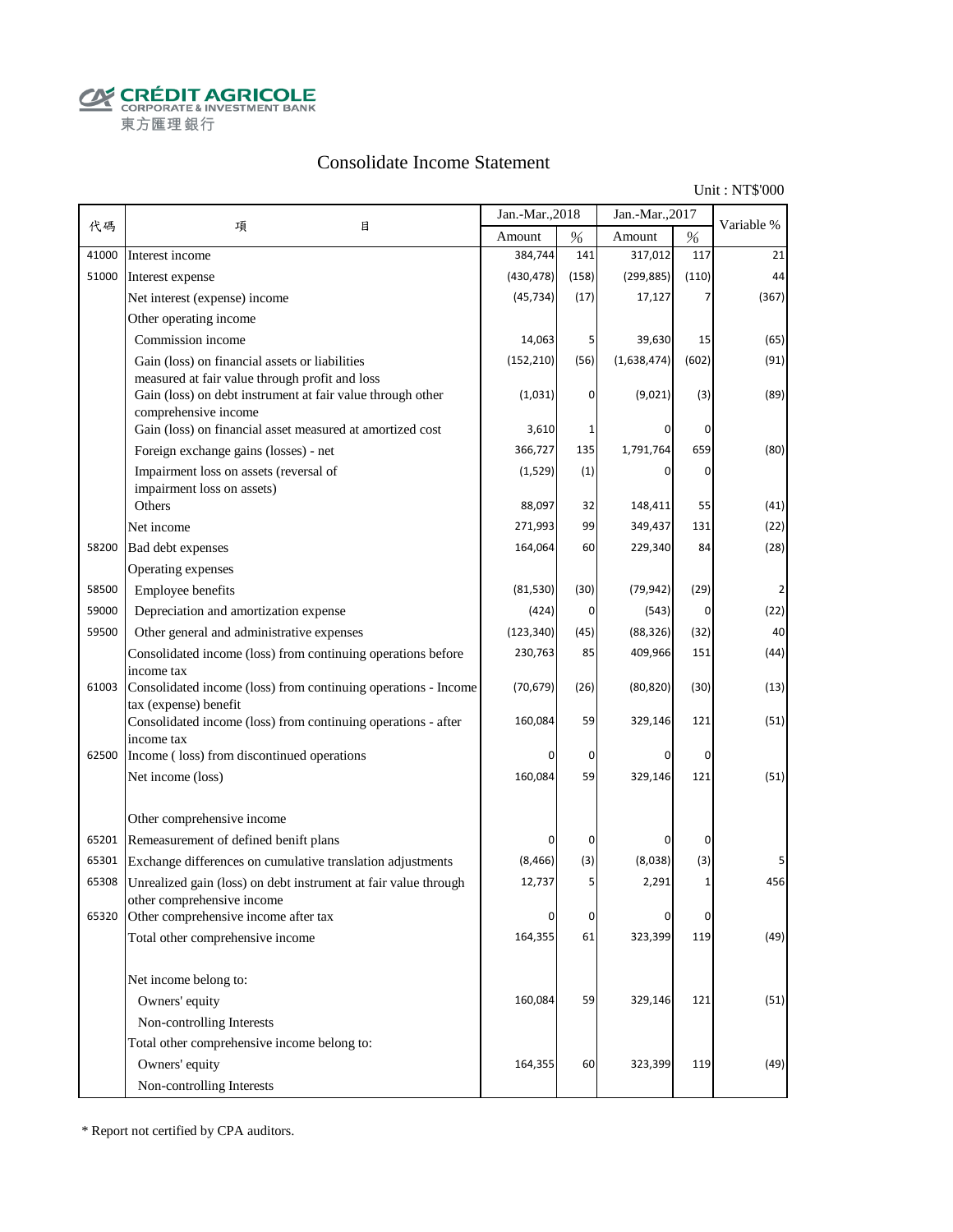

### Information on fair value hierarchy of financial instruments

Unit : NT\$'000

| Instrument item meansured at fair value        |            | Mar.31,2018 |            |         | Mar.31,2017 |           |                |         |  |
|------------------------------------------------|------------|-------------|------------|---------|-------------|-----------|----------------|---------|--|
|                                                | Total      | Level 1     | Level 2    | Level 3 | Total       | Level 1   | Level 2        | Level 3 |  |
| Non-derivative financial instruments           |            |             |            |         |             |           |                |         |  |
| Asset                                          |            |             |            |         |             |           |                |         |  |
| Financial assets designated at fair value      | 100,192    | 100,192     |            |         | 942,653     | 942,653   |                |         |  |
| through profit or loss                         |            |             |            |         |             |           |                |         |  |
| Held for trading financial asset               | 100,192    | 100,192     |            |         | 942,653     | 942,653   |                |         |  |
| Equity investment                              |            |             |            |         |             |           |                |         |  |
| Bond investment                                | 100,192    | 100,192     |            |         | 942,653     | 942,653   |                |         |  |
| Others                                         |            |             |            |         |             |           |                |         |  |
| Financial assets designated at fair value      |            |             |            |         |             |           |                |         |  |
| through profit or loss on initial recognition  |            |             |            |         |             |           |                |         |  |
| Financial asset at fair value through other    | 290,729    | 290,729     |            | ä,      | 8,378,310   | 6,829,633 | 1,548,677      |         |  |
| comprehensive income                           |            |             |            |         |             |           |                |         |  |
| Equity investment                              | ä,         |             |            |         |             |           | $\overline{a}$ |         |  |
| Bond investment                                | 290,729    | 290,729     |            |         | 7,178,130   | 6,829,633 | 348,497        |         |  |
| Others                                         |            |             |            |         | 1,200,180   |           | 1,200,180      |         |  |
| Investment in debt instrument measured at      | 16,644,056 | 1,514,821   | 15,129,235 |         |             |           |                |         |  |
| amortized cost                                 |            |             |            |         |             |           |                |         |  |
| Equity investment                              |            |             |            |         |             |           | ÷              |         |  |
| Bond investment                                | 9,994,056  | 1,514,821   | 8,479,235  |         |             |           |                |         |  |
| Others                                         | 6,650,000  |             | 6,650,000  |         |             |           |                |         |  |
| Liabilities                                    |            |             |            |         |             |           |                |         |  |
| Financial liabilities designated at fair value |            |             |            |         |             | ٠         |                |         |  |
| through profit or loss                         |            |             |            |         |             |           |                |         |  |
| Held for trading financial liabilities         |            |             |            |         |             | ٠         |                |         |  |
| Financial liabilities designated at fair value |            |             |            |         |             |           |                |         |  |
| through profit or loss on initial recognition  |            |             |            |         |             |           |                |         |  |
| Derivatives financial instruments              |            |             |            |         |             |           |                |         |  |
| Asset                                          |            |             |            |         |             |           |                |         |  |
| Financial assets designated at fair value      | 11,986,145 |             | 11,986,145 |         | 21,728,000  |           | 21,728,000     |         |  |
| through profit or loss                         |            |             |            |         |             |           |                |         |  |
| Hedging derivative financial assets            |            |             |            |         |             |           |                |         |  |
| Liabilities                                    | 12,670,540 |             | 12,670,540 |         | 22,422,228  |           | 22,422,228     |         |  |
| Financial liabilities designated at fair value |            |             |            |         |             |           |                |         |  |
| through profit or loss                         |            |             |            |         |             |           |                |         |  |
| Hedging derivative financial liabilities       |            |             |            |         |             |           |                |         |  |

#### Financial asset changes in fair value measurement level 3

|                                               |           |           |                       |                        |              |                |                        | Unit: NT\$'000             |
|-----------------------------------------------|-----------|-----------|-----------------------|------------------------|--------------|----------------|------------------------|----------------------------|
|                                               | Beginning |           | Profit/Loss valuation | Increase during period |              |                | Decrease during period |                            |
| Item                                          | retained  | Income    | Other comprehe        | Buy in or issue        | Transfers to | Sale, disposal | Converted out          | Ending retained<br>earning |
|                                               | earnging  | statement | income                |                        | Level 3      | or settlement  | from Level 3           |                            |
| Financial assets designated at fair value     |           |           |                       |                        |              |                |                        |                            |
| through profit or loss                        |           |           |                       |                        |              |                |                        |                            |
| Held for trading financial assets             |           |           |                       |                        |              |                |                        |                            |
| Financial assets designated at fair value     |           |           |                       |                        |              |                |                        |                            |
| through profit or loss on initial recognition |           |           |                       |                        |              |                |                        |                            |
| Financial asset at fair value through other   |           |           |                       |                        |              |                |                        |                            |
| comprehensive income                          |           |           |                       |                        |              |                |                        |                            |
| Investment in debt instrument measured at     |           |           |                       |                        |              |                |                        |                            |
| amortized cost                                |           |           |                       |                        |              |                |                        |                            |
| Hedging derivative financial assets           |           |           |                       |                        |              |                |                        |                            |
|                                               |           |           |                       |                        |              |                |                        |                            |

#### Financial liabilities changes in fair value measurement level 3

|                                                |                      |                                               |  |                 |                         |                                 |                               | Unit: NT\$'000             |
|------------------------------------------------|----------------------|-----------------------------------------------|--|-----------------|-------------------------|---------------------------------|-------------------------------|----------------------------|
|                                                | Beginning            |                                               |  |                 | Increase during period  | Decrease during period          |                               |                            |
| Item                                           | retained<br>earnging | Valuation of profit/loss during<br>the period |  | Buy in or issue | Transfers to<br>Level 3 | Sale, disposal<br>or settlement | Converted out<br>from Level 3 | Ending retained<br>earning |
| Financial liabilities designated at fair value |                      |                                               |  |                 |                         |                                 |                               |                            |
| through profit or loss                         |                      |                                               |  |                 |                         |                                 |                               |                            |
| Held for trading financial liabilities         |                      |                                               |  |                 |                         |                                 |                               |                            |
| Financial liabilities designated at fair value |                      |                                               |  |                 |                         |                                 |                               |                            |
| through profit or loss on initial recognition  |                      |                                               |  |                 |                         |                                 |                               |                            |
| Hedging derivative financial liabilities       |                      |                                               |  |                 |                         |                                 |                               |                            |
|                                                |                      |                                               |  |                 |                         |                                 |                               |                            |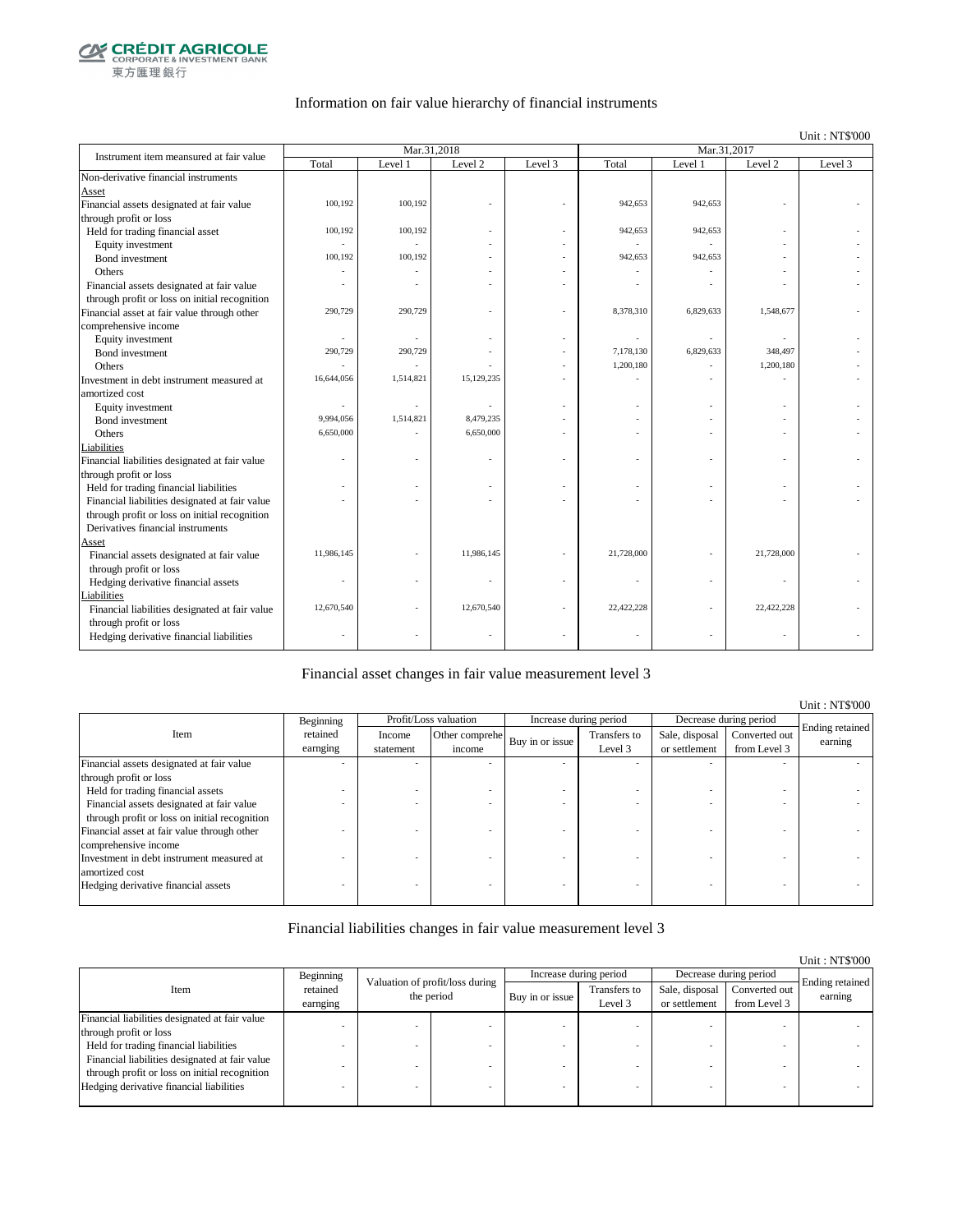

### ASSETS QUALITY

Unit : NT\$'000, %

| Year \ Month               |                                  |                          |                | Mar.31,2018                                     |                     |                                                                  | Mar.31,2017              |                |                                                 |                      |                                                      |
|----------------------------|----------------------------------|--------------------------|----------------|-------------------------------------------------|---------------------|------------------------------------------------------------------|--------------------------|----------------|-------------------------------------------------|----------------------|------------------------------------------------------|
|                            | <b>ITEM</b>                      | Overdue<br>Amount        | Loan<br>Amount | $%$ of<br>Overdue<br>loans<br>to Total<br>loans |                     | $%$ of<br>Loan loss reserve Loan loss reserve<br>to Overdue Loan | Overdue<br>Amount        | Loan<br>Amount | $%$ of<br>Overdue<br>loans<br>to Total<br>loans | Loan loss<br>reserve | $%$ of<br>Loan loss<br>reserve<br>to Overdue<br>Loan |
| Corporate Finance          | Security                         | $\overline{\phantom{a}}$ | 2,658,522      | $\overline{\phantom{a}}$                        | 431,820             |                                                                  | $\overline{\phantom{a}}$ | 2,700,860      |                                                 | 233,781              |                                                      |
|                            | Unsecurity                       | $\overline{\phantom{a}}$ | 45,370,183     |                                                 |                     |                                                                  |                          | 31,739,581     |                                                 |                      |                                                      |
|                            | Housing Loan                     |                          |                | $\overline{\phantom{a}}$                        |                     |                                                                  |                          |                |                                                 |                      |                                                      |
|                            | Cash card                        |                          |                | $\sim$                                          |                     | <b>NA</b>                                                        | ÷                        |                |                                                 |                      | <b>NA</b>                                            |
| <b>Consumer Finace</b>     | Small credit Loan                |                          |                | $\sim$                                          |                     |                                                                  | ۰                        |                |                                                 |                      |                                                      |
|                            | Security<br>Others<br>Unsecurity |                          |                |                                                 |                     |                                                                  | -                        | ٠              |                                                 |                      |                                                      |
|                            | Total                            | $\sim$                   | 48,028,705     | $\sim$                                          | 431,820             |                                                                  |                          | 34,440,441     |                                                 | 233,781              |                                                      |
|                            |                                  | Overdue<br>Amount        | A/R<br>Amount  | $%$ of<br>Overdue A/R<br>to Total A/R           | Provision<br>Amount | $%$ of<br>Provision to<br>Overdue Loan                           | Overdue<br>Amount        | A/R<br>Amount  | $%$ of<br>Overdue A/R<br>to Total A/R           | Provision<br>Amount  | $%$ of<br>Provision to<br>Overdue<br>Loan            |
| Credit card                |                                  |                          |                | $\overline{\phantom{a}}$                        |                     |                                                                  |                          |                |                                                 |                      |                                                      |
| Factoring-without recourse |                                  |                          | 28,780,779     | $\sim$                                          | 215,018             | <b>NA</b>                                                        |                          | 23,161,398     |                                                 | 231,614              | <b>NA</b>                                            |
| Other non-performing loans |                                  | $\sim$                   |                | $\sim$                                          |                     |                                                                  | $\sim$                   |                |                                                 |                      |                                                      |

| Year \<br>Month                                                            | Mar.31.2018              | Mar.31.2017 |
|----------------------------------------------------------------------------|--------------------------|-------------|
| Loan classified as non-Pass-Due with normal payment after debt negotiation | $\overline{\phantom{a}}$ |             |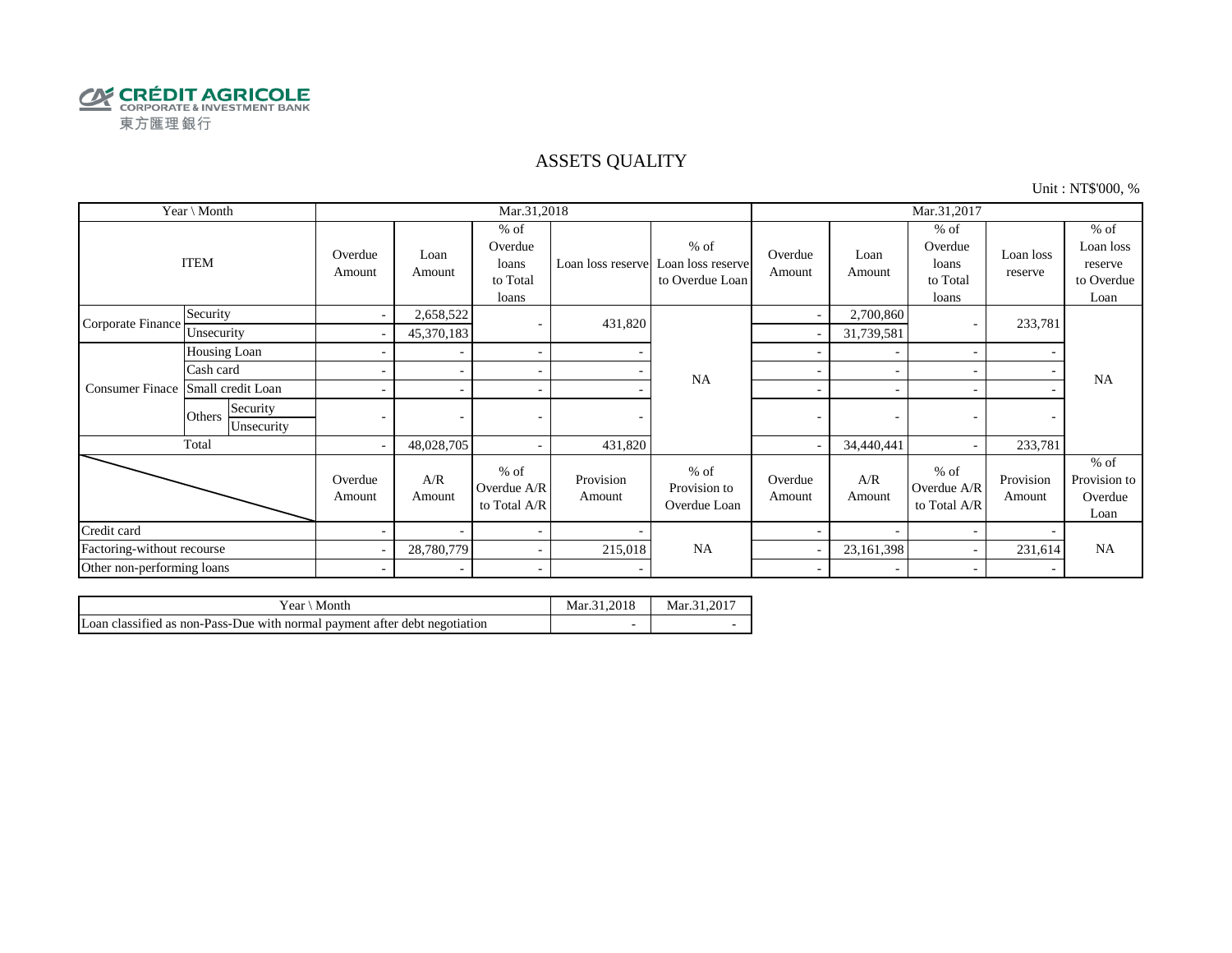

# Credit Exposure Concentration

Unit : NT\$'000, %

| Year $\setminus$<br>Month |                      | Mar.31,2018                                |               |                                               |                          | Mar.31,2017                                |               |                                           |
|---------------------------|----------------------|--------------------------------------------|---------------|-----------------------------------------------|--------------------------|--------------------------------------------|---------------|-------------------------------------------|
| Ranking                   | Group Name           | <b>INDUSTRIAL</b><br><b>CLASSIFICATION</b> | Credit Amount | % of Credit<br>amount to<br>net worth $(\% )$ | Group Name               | <b>INDUSTRIAL</b><br><b>CLASSIFICATION</b> | Credit Amount | % of Credit<br>amount to<br>net worth (%) |
|                           | <b>Axxxx</b>         | Manufacturing                              | 21,518,210    |                                               | 600% Axxxx               | Manufacturing                              | 23,161,398    | 727%                                      |
| 2                         | Hxx Hxx              | Manufacturing                              | 20,396,775    |                                               | 569% Gxx Rx Pxx          | <b>Retail Sales</b>                        | 6,489,426     | 204%                                      |
| 3                         | <b>Ouxxxx</b>        | Manufacturing                              | 10,357,774    |                                               | 289% Quxxxx              | Manufacturing                              | 6,383,187     | 200%                                      |
| 4                         | <b>Gxx Rx Pxx</b>    | <b>Retail Sales</b>                        | 6,489,426     |                                               | 181% FOXXXXX Plxxxxxx    | Manufacturing                              | 5,530,785     | 174%                                      |
| 5                         | FOXXXXX Plxxxxxx     | Manufacturing                              | 5,233,032     | 146% Ctxx                                     |                          | Construction                               | 4,535,567     | 142%                                      |
| 6                         | Taxxx Sxxx Coxxxxxxx | Manufacturing                              | 4,953,503     |                                               | 138% CSXX COXXXXXXX      | Manufacturing                              | 3,607,018     | 113%                                      |
| 7                         | <b>Ctxx</b>          | Construction                               | 3,533,941     |                                               | 99% COXXXX               | Manufacturing                              | 3,032,825     | 95%                                       |
| 8                         | Daxxxxx              | <b>Financial Service</b>                   | 3,200,000     |                                               | 89% Fxx Eaxxxx           | Manufacturing                              | 2,769,043     | 87%                                       |
| 9                         | Lixx Ox              | Manufacturing                              | 2,913,825     |                                               | 81% Daxxxxx              | <b>Financial Service</b>                   | 2,600,000     | 82%                                       |
| 10                        | Mixxxx Sexxxxxxxxxxx | Manufacturing                              | 2,500,000     |                                               | 70% Mixxxx Sexxxxxxxxxxx | Manufacturing                              | 2,500,000     | 78%                                       |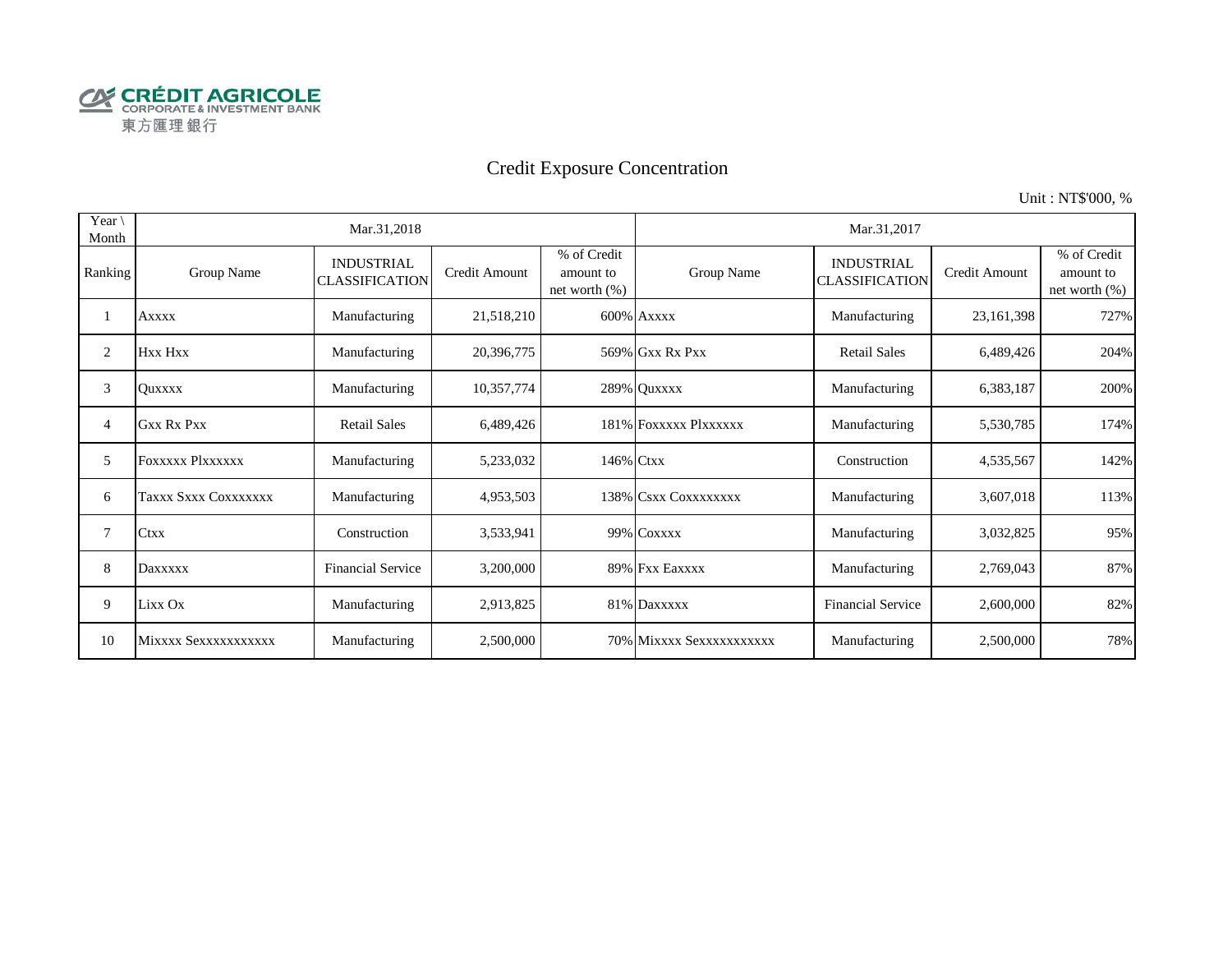

## Interest-Rate Sensitivity - TWD Currency Mar.31,2018

Unit : NT\$'000, %

| <b>ITEM</b>                                                    | $0$ to 90 days | 91 to 180 days | 181 days to 1 year | over 1 year | <b>TOTAL</b> |  |  |  |  |  |
|----------------------------------------------------------------|----------------|----------------|--------------------|-------------|--------------|--|--|--|--|--|
| Sensitive assets                                               | 18,109,420     | 4,038,984      | 12,881,091         | 3,358,644   | 38, 388, 139 |  |  |  |  |  |
| Sensitive liabilities                                          | 264,564        |                | 3,000,000          | 128,123     | 3,392,687    |  |  |  |  |  |
| Sensitive Gap                                                  | 17,844,856     | 4,038,984      | 9,881,091          | 3,230,521   | 34,995,452   |  |  |  |  |  |
| Equity                                                         |                |                |                    |             | 3,462,807    |  |  |  |  |  |
| Ratio of interest-rate sensitive assets to liabi<br>1,131.50 % |                |                |                    |             |              |  |  |  |  |  |
| Ratio of interest-rate sensitive gap to equity<br>1,010.61 %   |                |                |                    |             |              |  |  |  |  |  |

## Mar.31,2018 Interest-Rate Sensitivity - USD Currency

Unit : US\$'000, %

| <b>ITEM</b>                                                     | $0$ to 90 days | 91 to 180 days | 181 days to 1 year | over 1 year              | <b>TOTAL</b> |  |  |  |  |  |
|-----------------------------------------------------------------|----------------|----------------|--------------------|--------------------------|--------------|--|--|--|--|--|
| Sensitive assets                                                | 2,012,178      | 10.200         | 50,150             | 185,369                  | 2,257,897    |  |  |  |  |  |
| Sensitive liabilities                                           | 2,699,240      | 573,580        | 9,100              | $\overline{\phantom{0}}$ | 3,281,920    |  |  |  |  |  |
| Sensitive Gap                                                   | (687,062)      | (563,380)      | 41,050             | 185,369                  | (1,024,023)  |  |  |  |  |  |
| Equity                                                          |                |                |                    |                          | 5,377        |  |  |  |  |  |
| Ratio of interest-rate sensitive assets to liabi<br>68.80 %     |                |                |                    |                          |              |  |  |  |  |  |
| Ratio of interest-rate sensitive gap to equity<br>$-19,044.50%$ |                |                |                    |                          |              |  |  |  |  |  |

Note:

- 1. Interest-rate sensitive assets or liabilities represent interest bearing assets or interest paying liabilities influenced by the fluctuation of interest rates.
- 2. Ratio of interest-rate sensitive assets to liabilities = Interest-rate sensitive assets ÷ Interest-rate sensitive liabilities (i.e. New Taiwan Dollar interest-rate sensitive assets and New Taiwan Dollar interest-rate sensitive liabilities with tenors of less than one year)
- 3. Interest-rate sensitive gap = Interest-rate sensitive assets  $-$  Interest-rate sensitive liabilities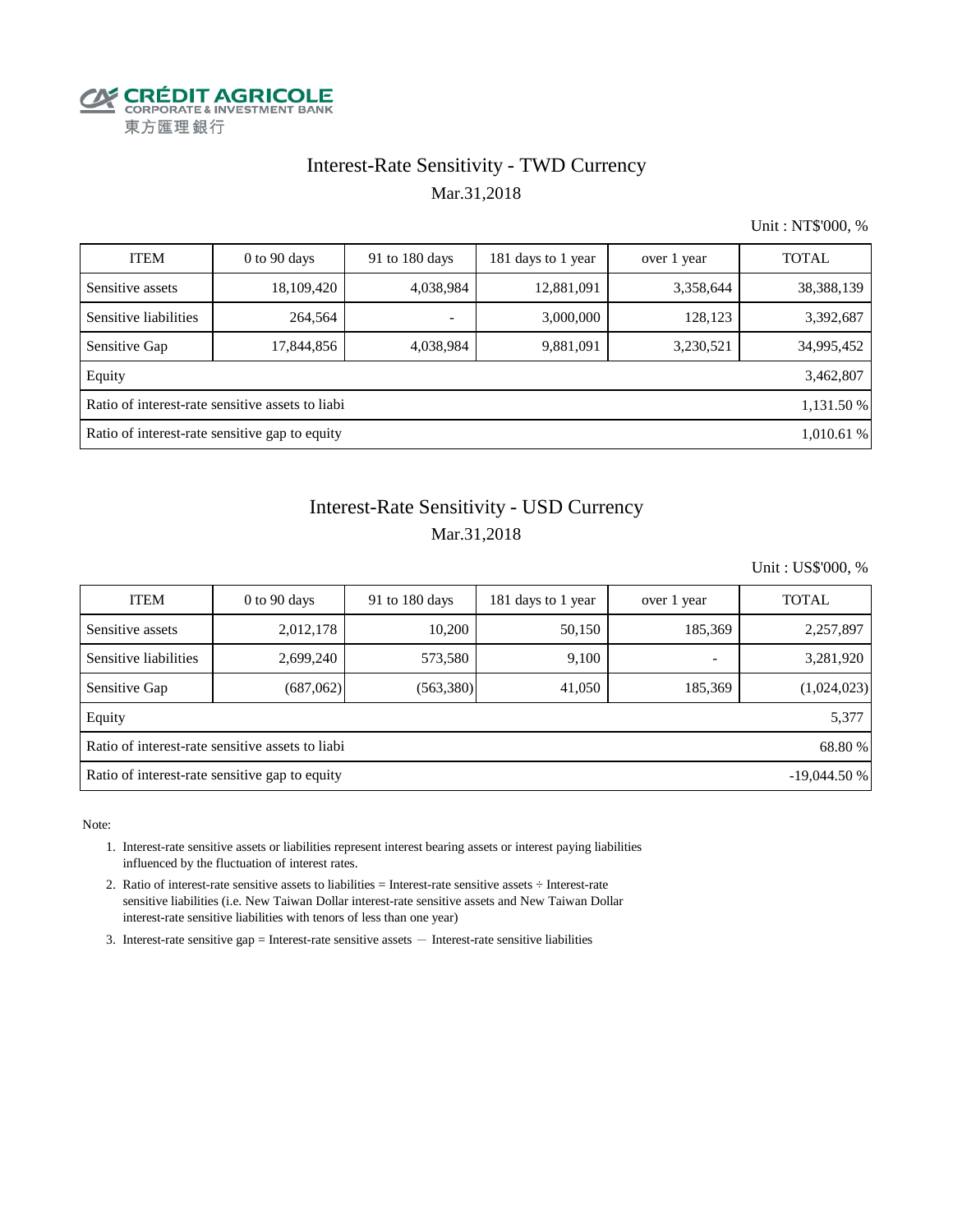

# Ratio of Profitability

Unit : %

| <b>ITEM</b>               |                   | Mar.31,2018 | Mar.31,2017 |  |
|---------------------------|-------------------|-------------|-------------|--|
| Ratio of return on assets | before income tax | 0.24%       | 0.30 %      |  |
|                           | after incometax   | 0.17%       | 0.24%       |  |
|                           | before income tax | 6.33 %      | 12.88 %     |  |
| Ratio of return on equity | after incometax   | 4.43 %      | 10.30 %     |  |
| Ratio of net income       |                   | 60.43 %     | 92.55 %     |  |

Note:

- 1. Ratio of return on assets = Income before income tax  $\div$  Average assets
- 2. Ratio of return on equity = Income before income tax  $\div$  Average equity
- 3. Ratio of net income = Income before income tax  $\div$  Total revenue
- 4. Income before income tax is the year-to-date accumulated income.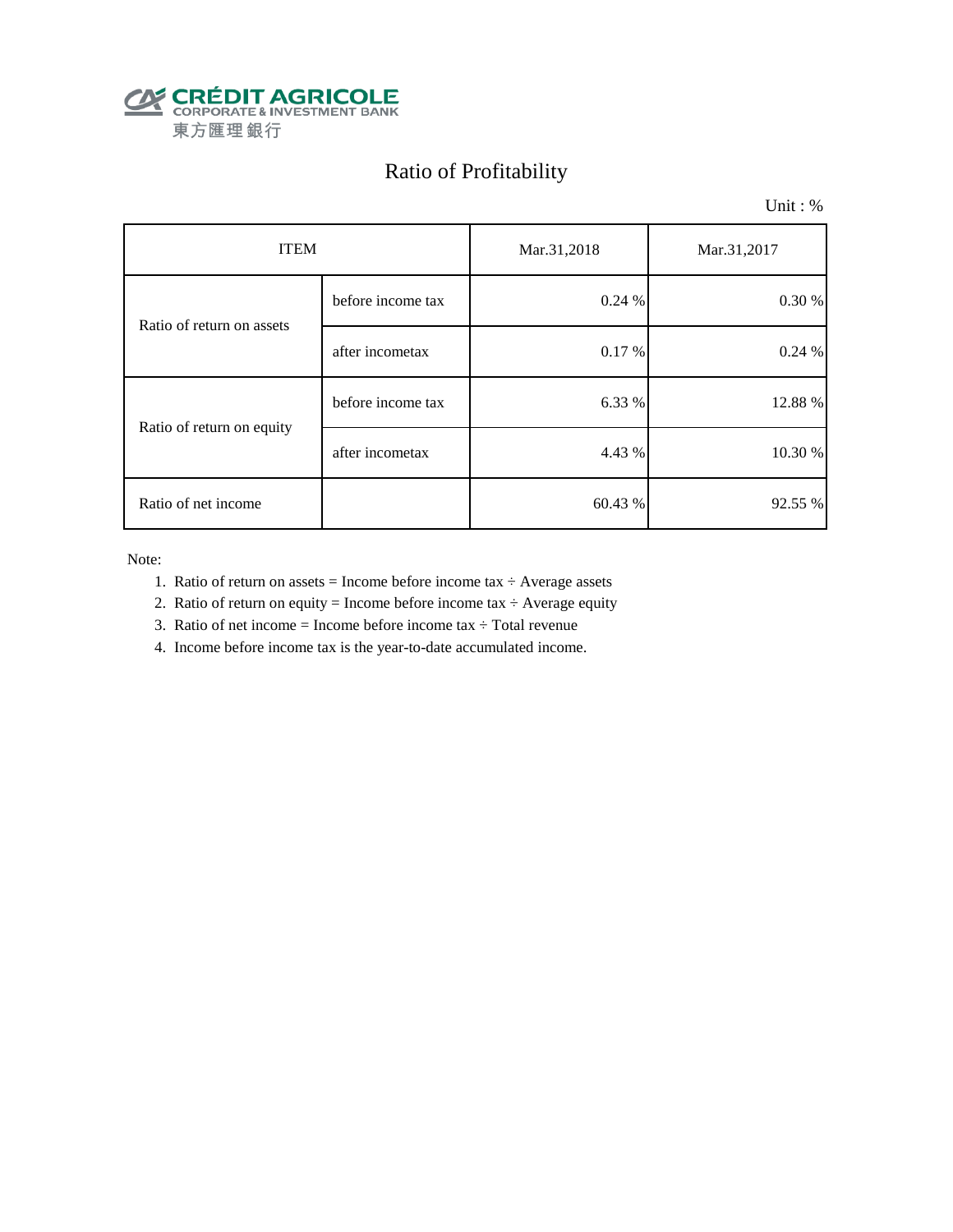

## Analysis of Assets and Liabilities by Maturity Date - TWD Currency Mar.31,2018

Unit : NT\$'000

| <b>ITEM</b> |               | Amount for the remaining period to the maturity date |                 |                |                       |             |  |  |  |  |
|-------------|---------------|------------------------------------------------------|-----------------|----------------|-----------------------|-------------|--|--|--|--|
|             | <b>TOTAL</b>  | $0$ to 30 days                                       | $31$ to 90 days | 91 to 180 days | 181 days to<br>1 year | over 1 year |  |  |  |  |
| Assets      | 614,463,867   | 213,150,102                                          | 193,847,301     | 95,015,337     | 89,942,220            | 22,508,907  |  |  |  |  |
| Liabilities | 615, 137, 411 | 171,872,983                                          | 199,939,906     | 142,840,776    | 80,080,007            | 20,403,739  |  |  |  |  |
| Gap         | $-673,544$    | 41,277,119                                           | $-6,092,605$    | $-47,825,439$  | 9,862,213             | 2,105,168   |  |  |  |  |

Note:

 1. The table includes only New Taiwan Dollar amounts (i.e. excludes assets and liabilities denominated in foreign currency).

## Analysis of Assets and Liabilities by Maturity Date - USD Currency Mar.31,2018

Unit : US\$'000

|             |              | Amount for the remaining period to the maturity date |                 |                |                       |             |  |  |
|-------------|--------------|------------------------------------------------------|-----------------|----------------|-----------------------|-------------|--|--|
| <b>ITEM</b> | <b>TOTAL</b> | $0$ to 30 days                                       | $31$ to 90 days | 91 to 180 days | 181 days to<br>1 year | over 1 year |  |  |
| Assets      | 27,009,909   | 9,397,383                                            | 8,228,700       | 5,232,355      | 2,974,774             | 1,176,697   |  |  |
| Liabilities | 28,116,133   | 10,898,475                                           | 8,000,163       | 4,496,248      | 3,375,669             | 1,345,578   |  |  |
| Gap         | $-1,106,224$ | $-1,501,092$                                         | 228,537         | 736,107        | $-400,895$            | $-168,881$  |  |  |

Note:

1. The table includes only U.S. Dollar amounts.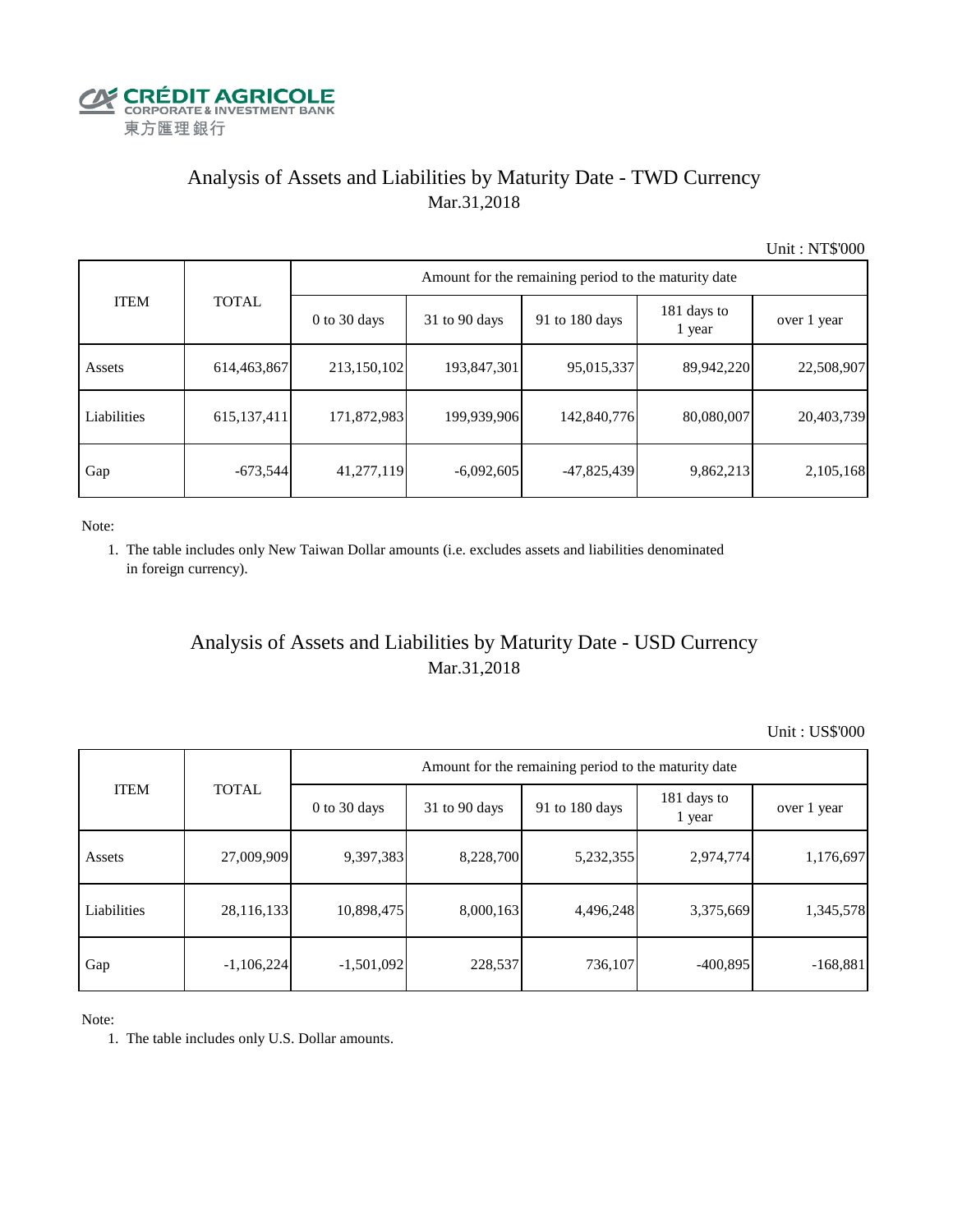

## Sale of Distressed Debt Information Mar.31,2018

1. Transcation information of distressed debt sale Unit: NT\$'000

| Transaction<br>Date | Counterparty   Debt Component | <b>Book Value</b> | Selling<br>Price | Gain/loss<br>from<br>disposal | Condition of<br>Agreement | Relationship with<br>counterparty |
|---------------------|-------------------------------|-------------------|------------------|-------------------------------|---------------------------|-----------------------------------|
| -                   |                               |                   |                  |                               |                           |                                   |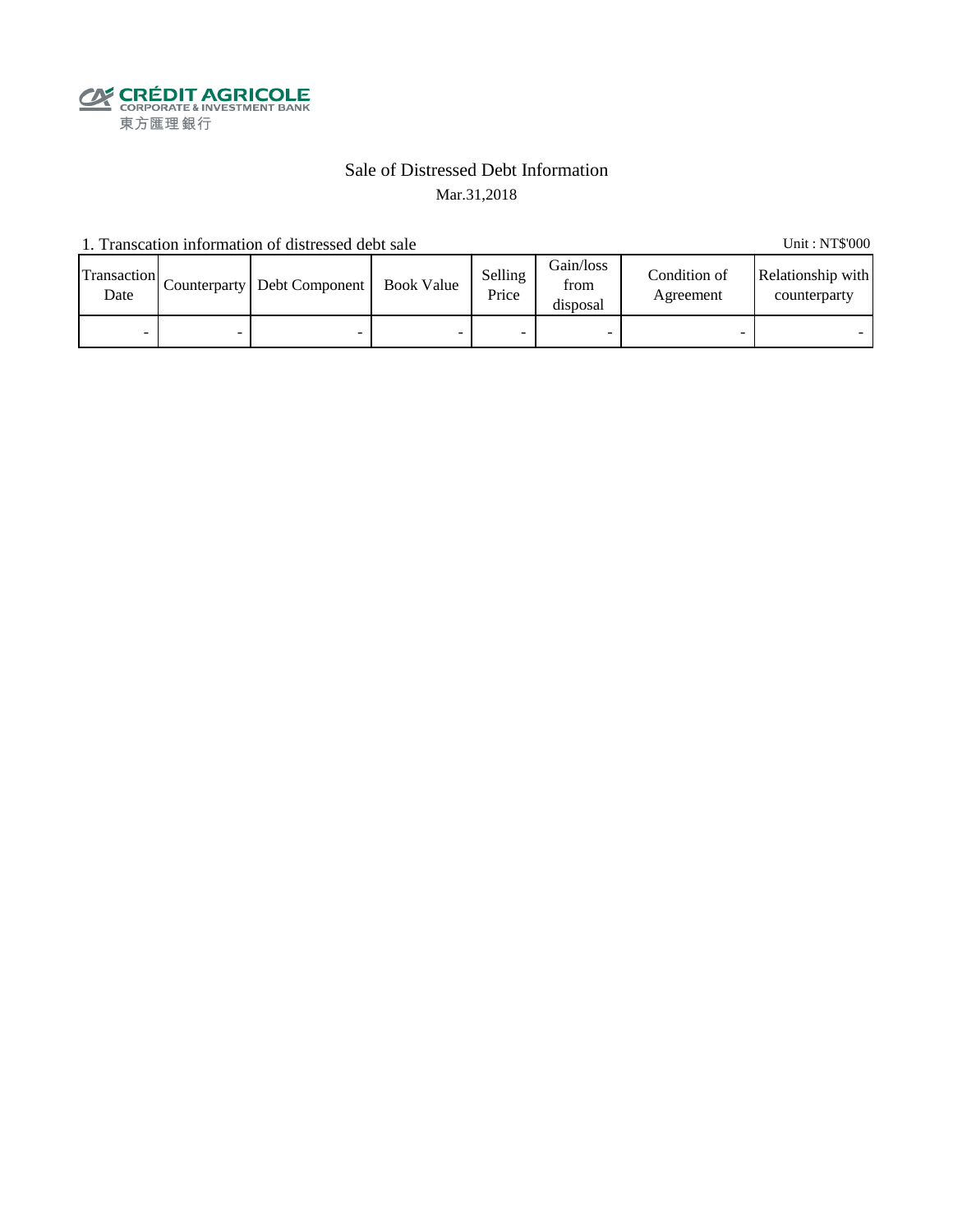

### Information of reinvestment business Mar.31,2018

Unit : NT\$'000

| Investee<br>company | Main         |                   | Stockholdi   Investment          |               | Realized<br>Gain/Loss in | Conditions of share consolidation between the<br>company and its affiliated companies |                                 |                          |                                        |         |
|---------------------|--------------|-------------------|----------------------------------|---------------|--------------------------|---------------------------------------------------------------------------------------|---------------------------------|--------------------------|----------------------------------------|---------|
|                     | Locatio<br>n | Operating<br>Item | ng ratio in<br>Closing<br>Period | Book<br>Value | Current<br>Period        | Current number<br>of stock holding                                                    | Pro Forma<br>number of<br>stock | of stock                 | Total<br>Number Stockholdin<br>g ratio | Remarks |
| -                   |              | -                 | $\overline{\phantom{0}}$         | -             | $\overline{\phantom{a}}$ | -                                                                                     |                                 | $\overline{\phantom{0}}$ |                                        |         |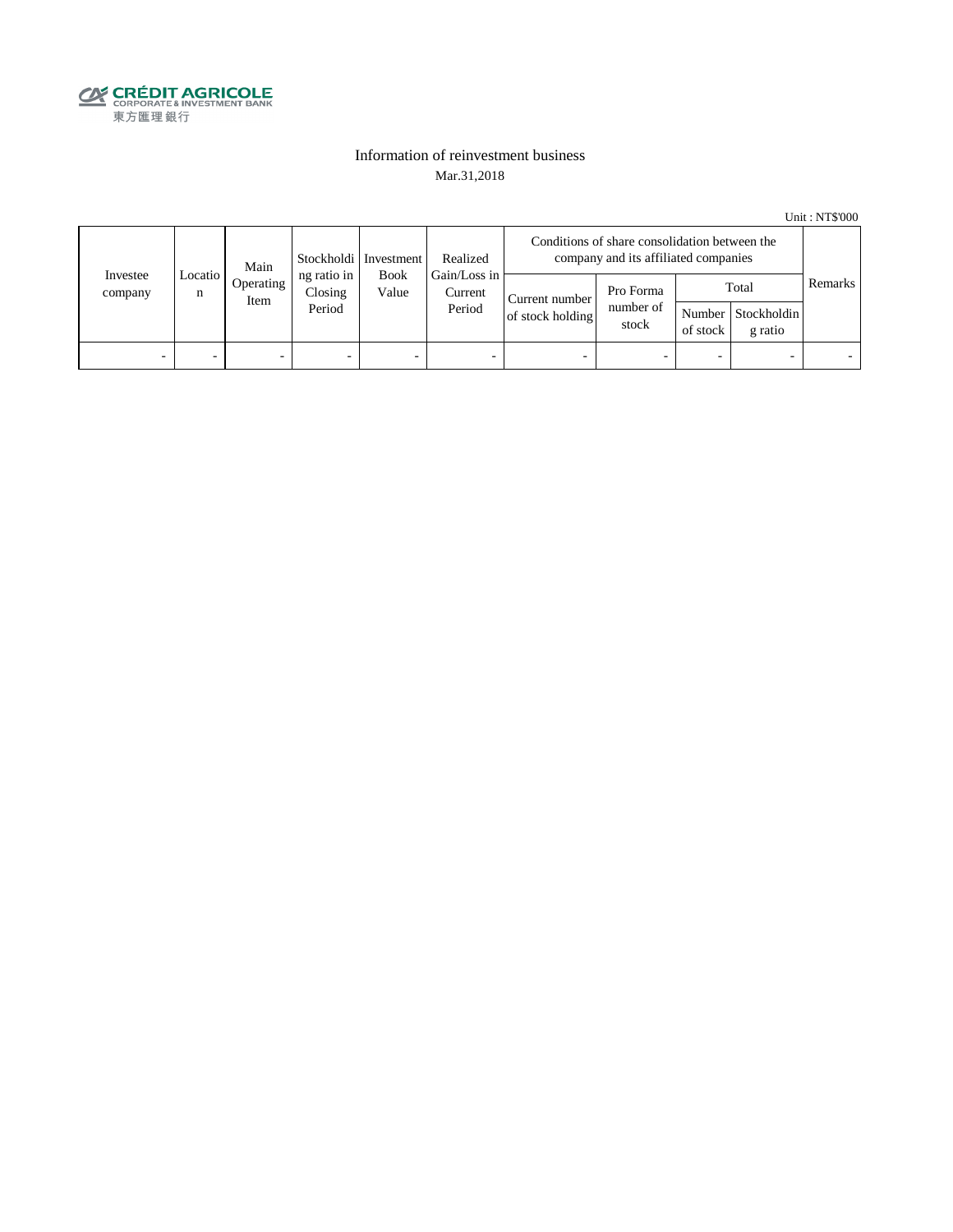

# Ratio of Deposits, Time Deposits and Foreign Currency Deposits to Total Deposits

Unit : NT\$'000, %

|                                | Mar.31,2018 | Mar.31,2017 |  |  |
|--------------------------------|-------------|-------------|--|--|
| Demand deposits                | 6,200,242   | 3,740,084   |  |  |
| % of Demand deposits           | 14.69 %     | 7.91 %      |  |  |
| Time deposits                  | 36,017,814  | 43,555,529  |  |  |
| % of Time deposits             | 85.31 %     | 92.09 %     |  |  |
| Foreign currency deposits      | 38,827,971  | 36,926,508  |  |  |
| % of Foreign currency deposits | 91.97 %     | 78.08%      |  |  |

Note:

1. % of Demand deposits = demand deposits  $\div$  total deposits ;

% of Time deposits = time deposits  $\div$  total deposits ;

- % of Foreign currency deposits = foreign currency deposits  $\div$  total deposits
- 2. Demand deposits and Time deposits include Foreign currency deposits and Treasury deposits.
- 3. Postal office deposits are excluded.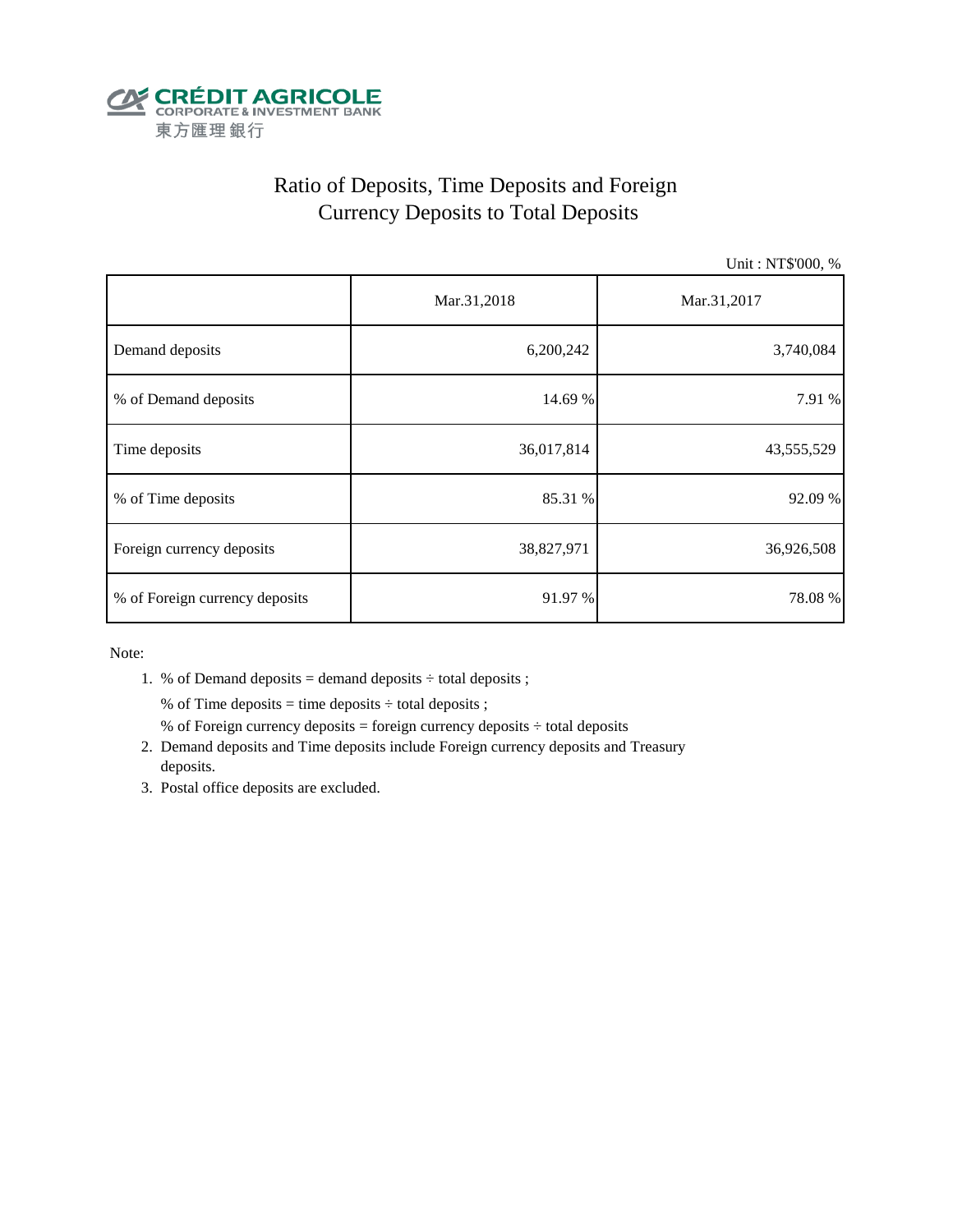

# Ratio of Small and Medium-Size Enterprise (SME) Loans

Unit : NT\$'000, %

|                     | Mar.31,2018<br>Mar.31,2017 |            |  |
|---------------------|----------------------------|------------|--|
| <b>SME</b> Loans    |                            |            |  |
| % of SME Loans      | $0.00~\%$                  | $0.00\ \%$ |  |
| Consumer Loans      | -                          |            |  |
| % of Consumer Loans | $0.00\ \%$                 | 0.00 %     |  |

Note:

1. % of SME Loans = SME Loans ÷ Total Loans;

% of Consumer Loans = Consumer Loans ÷ Total Loans

 2. Small and Medium-Size Enterprises (SME) are identified according to the definition promulgated by the Banking Bureau.

Employee Loans under Welfare Committee and other individual Consumer Loans.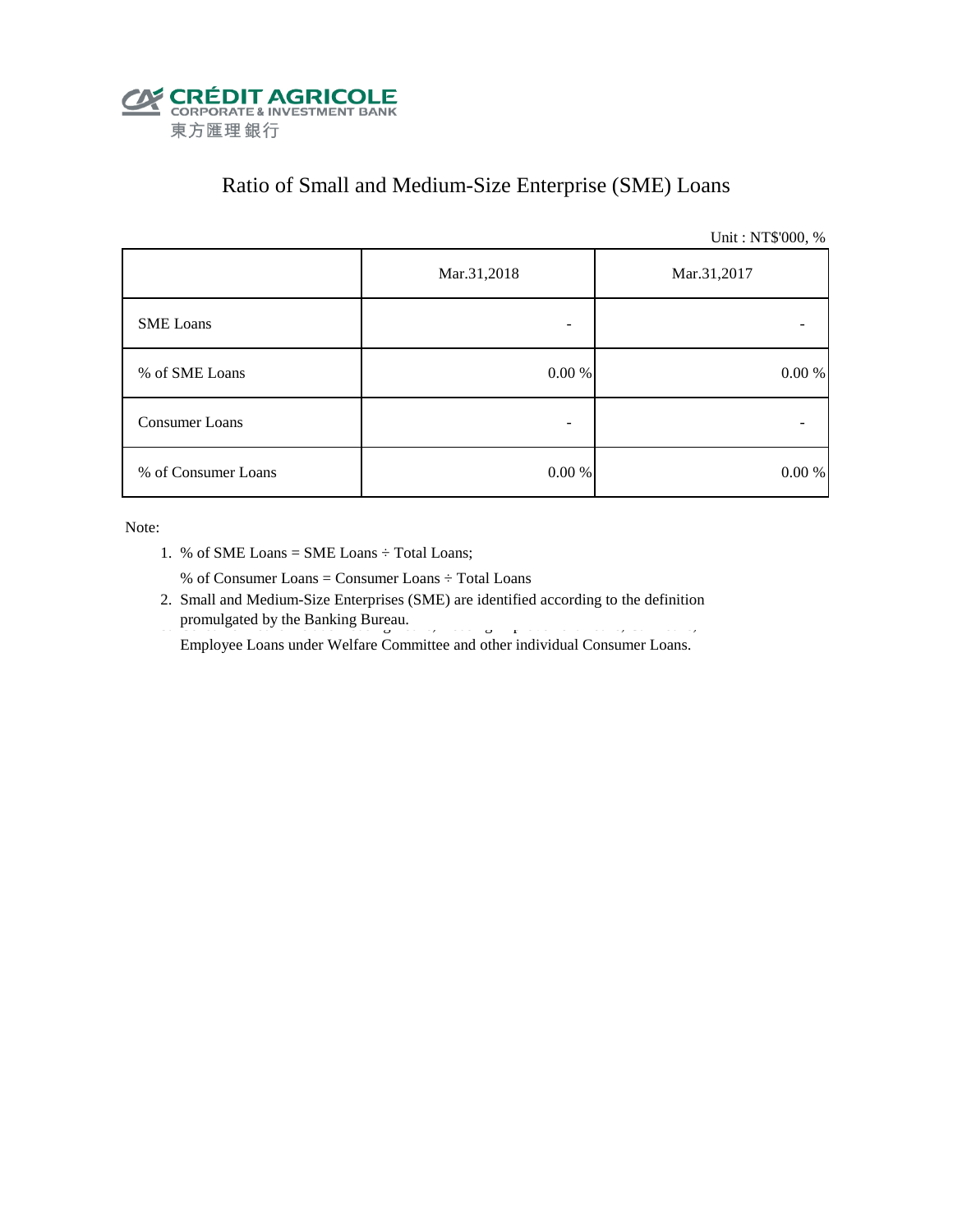

## Interest Bearing Assets and Interest Paying Liabilities

|                                                          |                    |                          |                    | Unit: NT\$'000, %        |  |
|----------------------------------------------------------|--------------------|--------------------------|--------------------|--------------------------|--|
|                                                          | Mar.31,2018        |                          | Mar.31,2017        |                          |  |
| <b>ITEM</b>                                              | Average<br>balance | Average<br>interest rate | Average<br>balance | Average<br>interest rate |  |
| Interest bearing assets                                  | 100,427,551        | 1.46 %                   | 115,070,676        | 1.16 %                   |  |
| Due from Central Bank, other branches<br>and other banks | 11,236,349         | 0.74%                    | 33,283,551         | 0.71 %                   |  |
| Securities purchased                                     | 22,162,875         | 0.44%                    | 20,507,352         | 0.57 %                   |  |
| A/R Forfaiting - without recourse                        | 25,845,847         | 2.04 %                   | 19,290,943         | 1.36 %                   |  |
| Loans, discounted notes and bills                        | 41,182,480         | 2.21 %                   | 41,988,830         | 1.80 %                   |  |
| Interest paying liabilities                              | 94,481,946         | 1.84 %                   | 112,153,687        | 1.15 %                   |  |
| Due to banks and other branches                          | 55,415,208         | 1.72 %                   | 60,610,785         | 1.05 %                   |  |
| Deposits (demand deposits, time<br>deposits and NCD)     | 39,066,738         | 2.02 %                   | 51,542,902         | 1.26 %                   |  |

Note:

1. Average balance is based on daily average balance of interest bearing assets or interest liabilities.

 2. Interest bearing assets or interest paying liabilities are disclosed in accordance with the chart of accounts or their nature.